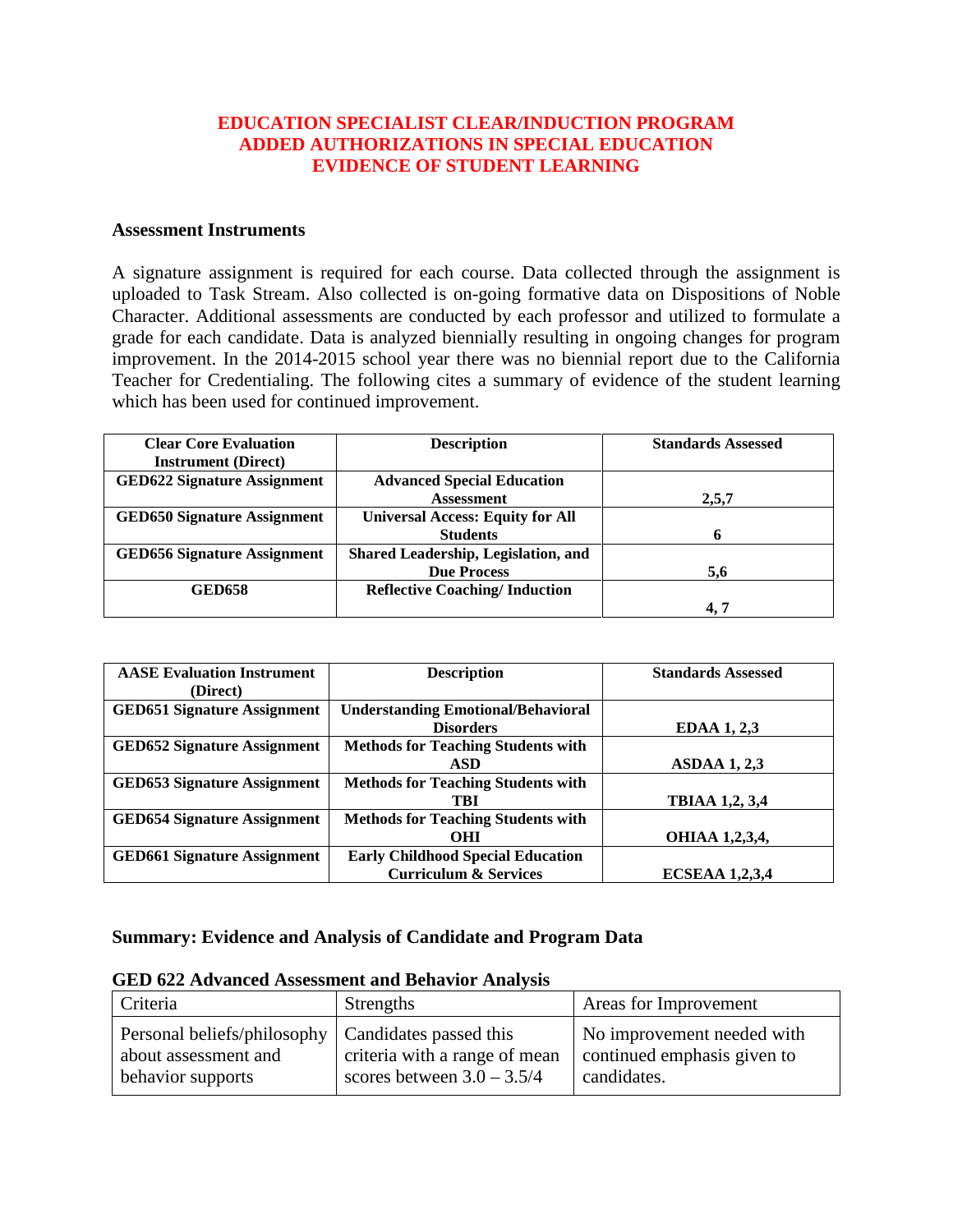| Identification of a viable<br>set of rules/expectations<br>along with reinforcements<br>& consequences.              | Candidates passed this<br>criteria with a range of mean<br>scores between $3.0 - 4.0/4$    | No improvement needed with<br>continued emphasis given to<br>candidates. |
|----------------------------------------------------------------------------------------------------------------------|--------------------------------------------------------------------------------------------|--------------------------------------------------------------------------|
| How rules/expectations are<br>taught and used to establish<br>a positive classroom<br>environment                    | Candidates passed this<br>criteria with a range of mean<br>scores between $3.0 - 4.0/4$    | No improvement needed with<br>continued emphasis given to<br>candidates. |
| Established guidelines for<br>individual behavioral<br>needs, room arrangement,<br>procedures & positive<br>supports | Candidates passed this<br>criteria with a range of mean<br>scores between $3.0 - 3.47 / 4$ | No improvement needed with<br>continued emphasis given to<br>candidates. |

| GED 650 Universal Access: Equity for All Students |
|---------------------------------------------------|
|---------------------------------------------------|

| Criteria                                                               | <b>Strengths</b>                                                                          | Areas for Improvement                                                    |
|------------------------------------------------------------------------|-------------------------------------------------------------------------------------------|--------------------------------------------------------------------------|
| CA state standards/<br><b>Common Core</b>                              | Candidates passed this<br>criteria with a range of mean<br>scores between $3.08 - 3.41/4$ | No improvement needed with<br>continued emphasis given to<br>candidates. |
| Gathering facts about the<br>learners.                                 | Candidates passed this<br>criteria with a range of mean<br>scores between $3.15 - 3.55/4$ | No improvement needed with<br>continued emphasis given to<br>candidates. |
| Considerations for<br>differentiating: CONTENT                         | Candidates passed this<br>criteria with a range of mean<br>scores between $3.08 - 3.67/4$ | No improvement needed with<br>continued emphasis given to<br>candidates. |
| Considerations for<br>differentiating: PRODUCT                         | Candidates passed this<br>criteria with a range of mean<br>scores between $3.08 - 3.55/4$ | No improvement needed with<br>continued emphasis given to<br>candidates. |
| Considerations for a<br>differentiated instructional<br><b>PROCESS</b> | Candidates passed this<br>criteria with a range of mean<br>scores between $3.08 - 3.55/4$ | No improvement needed with<br>continued emphasis given to<br>candidates. |
| Identification of<br>implementation stage                              | Candidates passed this<br>criteria with a range of mean<br>scores between $3.0 - 3.45/4$  | No improvement needed with<br>continued emphasis given to<br>candidates. |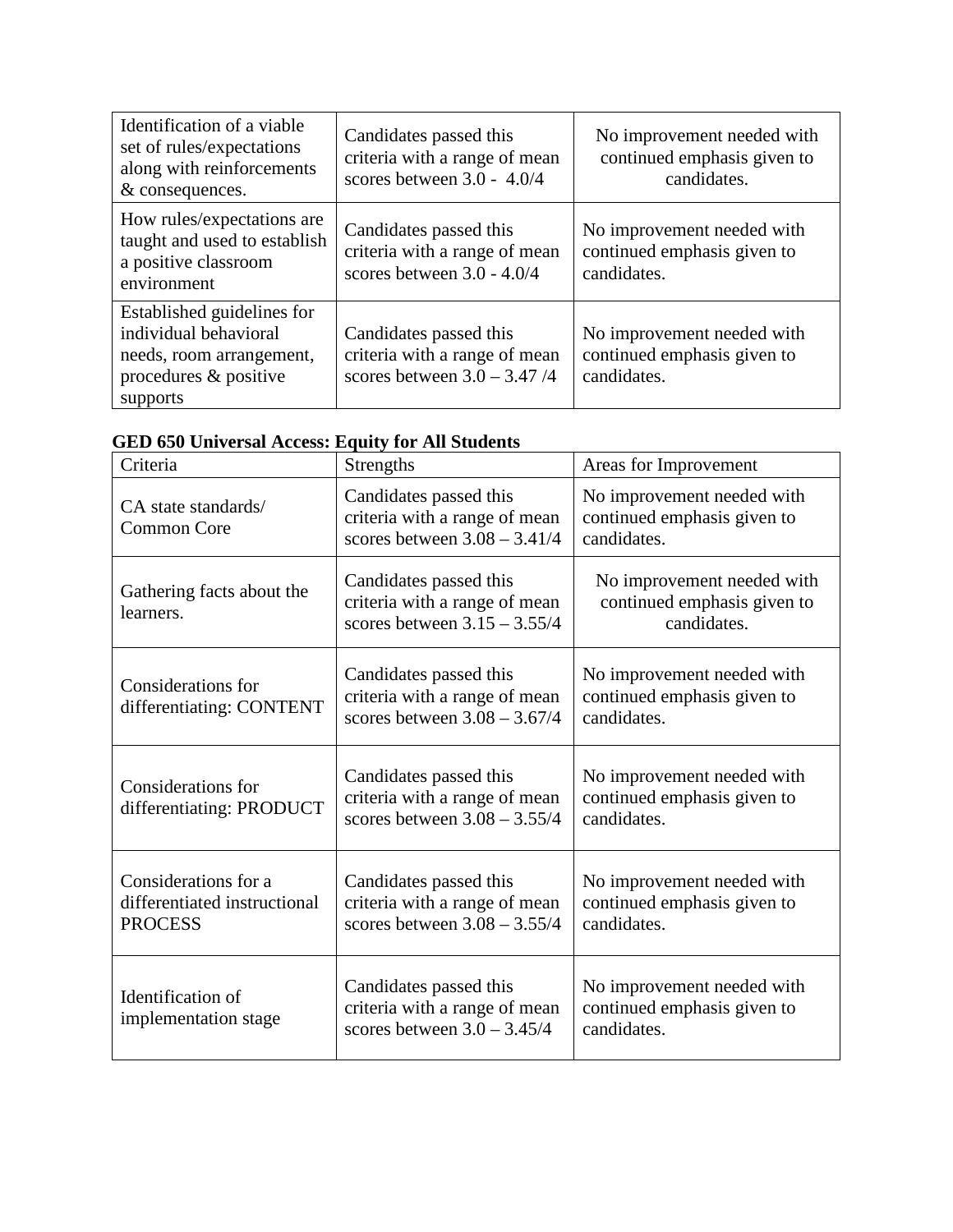| Reflection | Candidates showed a range<br>of mean scores between 2.92<br>$-3.45/4$ on this criteria | The Special Education program<br>team needs to review this data to<br>determine ways to support<br>candidate learning. |
|------------|----------------------------------------------------------------------------------------|------------------------------------------------------------------------------------------------------------------------|
|------------|----------------------------------------------------------------------------------------|------------------------------------------------------------------------------------------------------------------------|

## **GED 656 Shared Leadership, Legislation, and Due Process**

| Criteria                                | <b>Strengths</b>                                                                         | Areas for Improvement  |
|-----------------------------------------|------------------------------------------------------------------------------------------|------------------------|
| Description of Policy and<br>Procedures | Candidates passed this<br>criteria with a range of mean<br>scores between $3.5 - 4.0/4$  | No improvement needed. |
| Analysis of school<br>resources.        | Candidates passed this<br>criteria with a range of mean<br>scores between $3.55 - 4.0/4$ | No improvement needed. |
| Personal reflection                     | Candidates passed this<br>criteria with a range of mean<br>scores between $3.64 - 4.0/4$ | No improvement needed. |

# **GED 658 Reflective Coaching and Induction for Special Education**

| Criteria                                                                                                         | <b>Strengths</b>                                                                          | Areas for Improvement                                                    |
|------------------------------------------------------------------------------------------------------------------|-------------------------------------------------------------------------------------------|--------------------------------------------------------------------------|
| Focus: determining what<br>the candidate needs to<br>know and be able to do                                      | Candidates passed this<br>criteria with a range of mean<br>scores between $3.63 - 3.96/4$ | No improvement needed                                                    |
| Action plan: examining<br>research and applying new<br>learning in their<br>assignment.                          | Candidates passed this<br>criteria with a range of mean<br>scores between $3.20 - 3.72/3$ | No improvement needed with<br>continued emphasis given to<br>candidates. |
| Implementation steps:<br>applying new learning in<br>their assignment                                            | Candidates passed this<br>criteria with a range of mean<br>scores between $3.80 - 3.83/4$ | No improvement needed.                                                   |
| Reflection/application<br>regarding instructional<br>strategies and student<br>attainment of<br>goals/objectives | Candidates passed this<br>criteria with a range of mean<br>scores between $3.63 - 3.80/4$ | No improvement needed.                                                   |

|                          |                                             | GED 651 Understanding Emotional/Behavioral Disorders, Interventions, and Supports |
|--------------------------|---------------------------------------------|-----------------------------------------------------------------------------------|
| $\overline{\phantom{a}}$ | $\Gamma$ C <sub>tre</sub> $\sim$ -41 $\sim$ |                                                                                   |

| $\gamma_{\text{min}}$<br>ıю<br>.1a<br>◡<br>_______ | ЧR | · Improvement<br>$\blacktriangle$<br>I OT<br>74N<br>______<br>$\sim$ |
|----------------------------------------------------|----|----------------------------------------------------------------------|
|                                                    |    |                                                                      |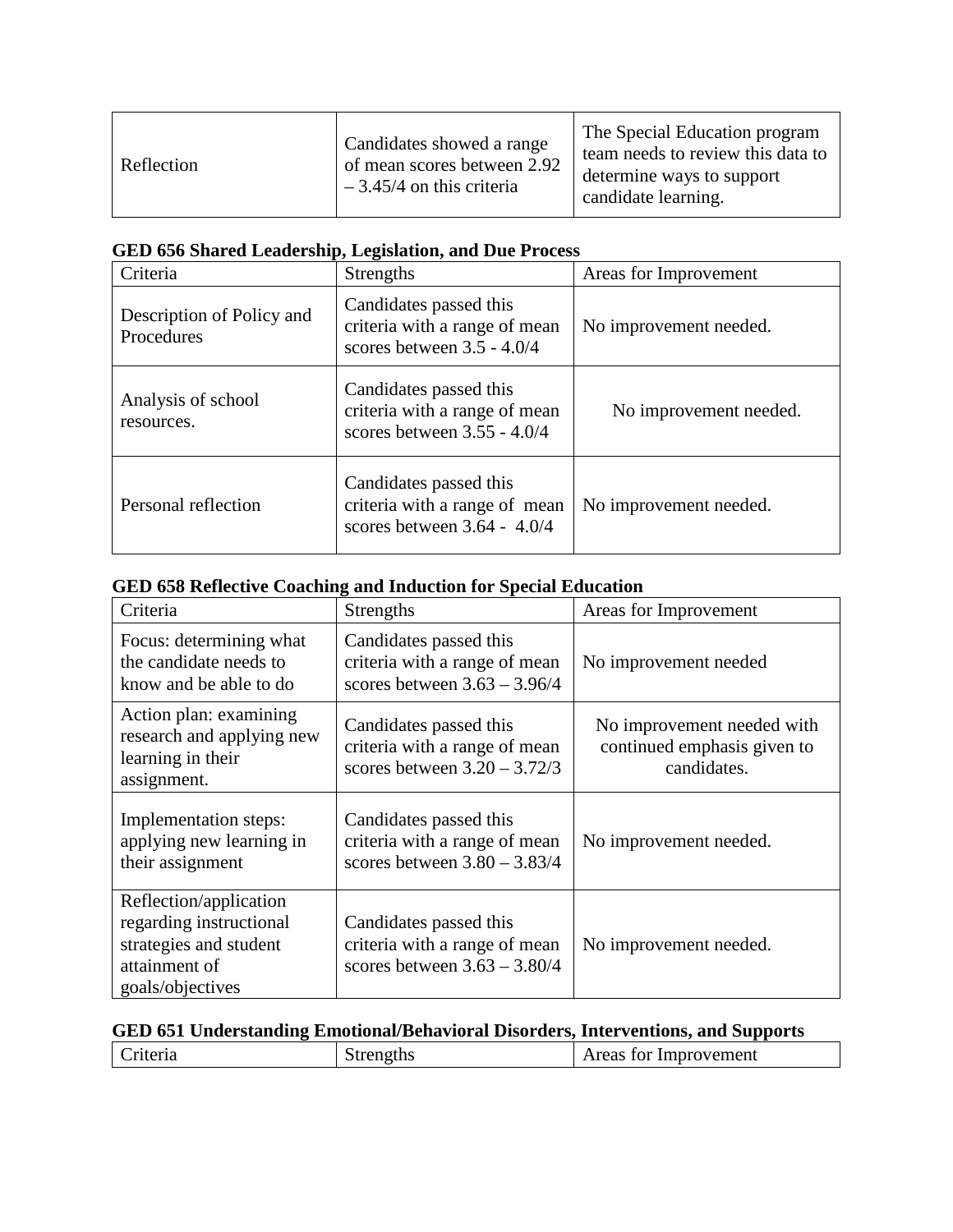| Discussion of relevant<br>demographic data on<br>student                                                                                                                         | Candidates passed this<br>criteria with a range of mean<br>scores between $3.40 - 4.0/4$ | No improvement needed with<br>continued emphasis given to<br>candidates.                                               |  |
|----------------------------------------------------------------------------------------------------------------------------------------------------------------------------------|------------------------------------------------------------------------------------------|------------------------------------------------------------------------------------------------------------------------|--|
| Description of the school<br>and community.                                                                                                                                      | Candidates passed this<br>criteria with a range of mean<br>scores between $2.80 - 4.0/4$ | The Special Education program<br>team needs to review this data to<br>determine ways to support<br>candidate learning. |  |
| <b>Educational history</b><br>including schools attended,<br>reason for initial referral,<br>disability category,<br>placement decisions, IEP<br>goals, behavior support<br>plan | Candidates passed this<br>criteria with a range of mean<br>scores between $3.20 - 4.0/4$ | No improvement needed with<br>continued emphasis given tp<br>candidates.                                               |  |
| Statements about family<br>system elements important<br>to understand the student's<br>behavior                                                                                  | Candidates passed this<br>criteria with a range of mean<br>scores between $2.80 - 4.0/4$ | The Special Education program<br>team needs to review this data to<br>determine ways to support<br>candidate learning. |  |
| Description of classroom<br>accommodations needed to<br>support the student                                                                                                      | Candidates passed this<br>criteria with a range of mean<br>scores between $2.40 - 4.0/4$ | The Special Education program<br>team needs to review this data to<br>determine ways to support<br>candidate learning. |  |
| Observational information<br>related to goals and<br>objectives in IEP                                                                                                           | Candidates passed this<br>criteria with a range of mean<br>scores between $2.80 - 4.0/4$ | The Special Education program<br>team needs to review this data to<br>determine ways to support<br>candidate learning. |  |
| Description of outcomes<br>from teacher/paraeducator<br>interviews regarding the<br>student                                                                                      | Candidates passed this<br>criteria with a range of mean<br>scores between $2.80 - 4.0/4$ | The Special Education program<br>team needs to review this data to<br>determine ways to support<br>candidate learning. |  |
| Summary and synthesis<br>statements indicating the<br>comparison of student's<br>characteristics with those<br>described in textbooks or<br>research                             | Candidates passed this<br>criteria with a range of mean<br>scores between $2.80 - 4.0/4$ | The Special Education program<br>team needs to review this data to<br>determine ways to support<br>candidate learning. |  |

| <b>GED 652 Methods for Teaching Students with Autism Spectrum Disorders</b> |  |  |
|-----------------------------------------------------------------------------|--|--|
|-----------------------------------------------------------------------------|--|--|

| Areas for Improvement<br>riteria<br>rengths | .<br>------ |  |
|---------------------------------------------|-------------|--|
|                                             |             |  |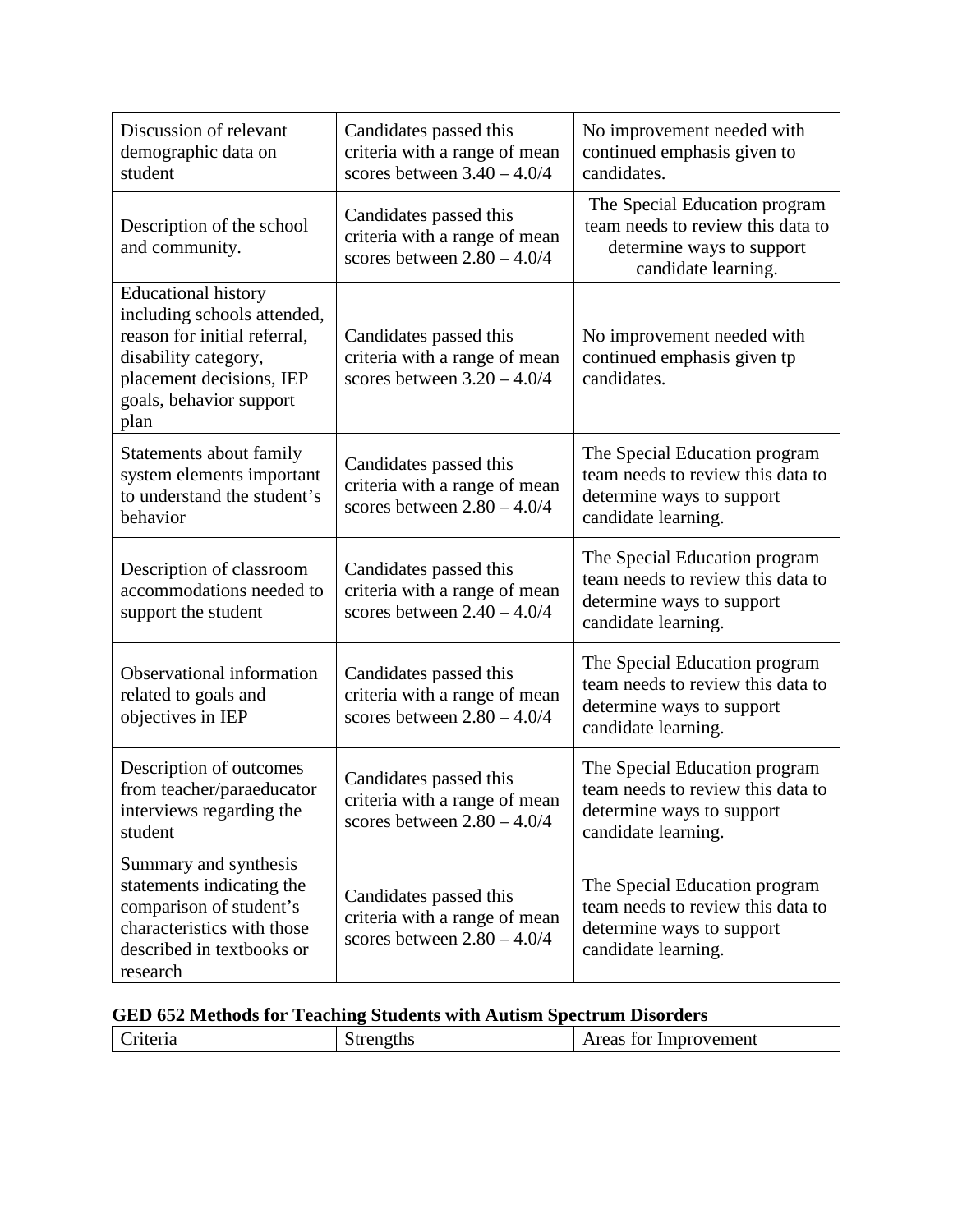| Daily class schedule, task<br>completion, & long-short<br>term assignments and<br>planning | Candidates passed this<br>criteria with a range of mean<br>scores between $3.77 - 4.0/4$  | No improvement needed. |  |
|--------------------------------------------------------------------------------------------|-------------------------------------------------------------------------------------------|------------------------|--|
| Identification of DIS<br>services and a sensory diet.                                      | Candidates passed this<br>criteria with a range of mean<br>scores between $3.82 - 4.0/4$  | No improvement needed. |  |
| How the anticipation of<br>change and a relaxation<br>system are addressed                 | Candidates passed this<br>criteria with a range of mean<br>scores between $3.73 - 3.97/4$ | No improvement needed. |  |
| How a communication<br>system of needs/questions<br>is taught and utilized                 | Candidates passed this<br>criteria with a range of mean<br>scores between $3.64 - 3.68/4$ | No improvement needed. |  |

| Criteria                                                                                                                | Strengths                                                                                 | Areas for Improvement                                                     |  |  |
|-------------------------------------------------------------------------------------------------------------------------|-------------------------------------------------------------------------------------------|---------------------------------------------------------------------------|--|--|
| Review and analyze the<br>neurological and academic<br>assessment reports                                               | Candidates passed this<br>criteria with a range of mean<br>scores between $3.46 - 3.93/4$ | No improvement needed with<br>continued emphasis given to<br>candidates.  |  |  |
| Identify areas of strength<br>and areas of need for the<br>student; instructional needs<br>and issues.                  | Candidates passed this<br>criteria with a range of mean<br>scores between $3.34 - 3.73/4$ | No improvement needed with<br>continued emphasis given to<br>candidates.  |  |  |
| Generate classroom<br>recommendations of<br>services and supports for<br><b>IEP</b>                                     | Candidates passed this<br>criteria with a range of mean<br>scores between 3.00-3.33/4     | No improvement needed with<br>continued emphasis given to<br>candidates.  |  |  |
| Goals/objectives for a<br>positive behavior support<br>plan addressing behavior<br>challenges and self-esteem<br>issues | Candidates passed this<br>criteria with a range of mean<br>scores between $3.0 - 3.40/4$  | No improvement needed with<br>continued emphasis given to<br>candidates.  |  |  |
| Assistive technology<br>goals/objectives                                                                                | Candidates passed this<br>criteria with a range of mean<br>scores between $3.38 - 3.50/4$ | No improvement needed with<br>continued emphasis needed to<br>candidates. |  |  |

# **GED 653 Methods for Teaching Students with Traumatic Brain Injury**